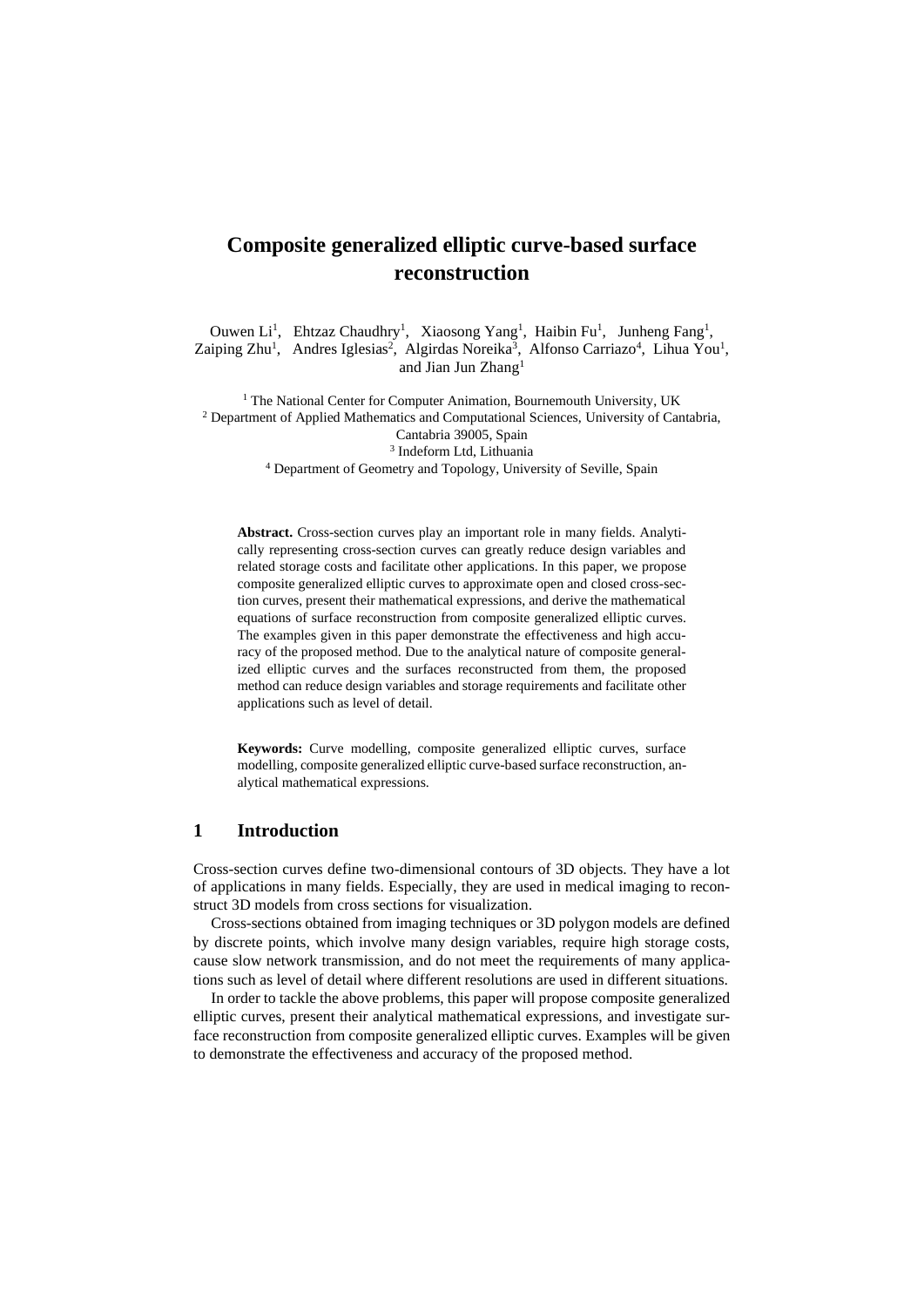## **2 Related Work**

Various methods have been developed to reconstruct 3D models from cross sections called cross-section curves in this paper. Here, we briefly review some of them.

Early work on surface reconstruction from cross sections given in [1] found minimum cost cycles in a directed toroidal graph and presented a fast triangular tiling algorithm to reconstruct 3D surfaces consisting of triangular tiles from a set of cross-section curves. Using the contour information obtained from computed tomography, ultrasound examinations, and nuclear medicine examinations, the comparison among several triangular tiling algorithms are made in [2]. Through pruning the Delaunay triangulations obtained between two adjacent cross sections, a 3D polyhedron model was constructed whose triangular faces intersects with the planes along the given cross-sections [3]. Assuming that cross sections are perpendicular to the z-axis and reconstructed surfaces can be represented in cylindrical coordinates, fitting tensor product splines to the given cross sections with the least squares method was used to reconstruct open and closed 3D surfaces in [4]. A method was proposed in [5] to obtain a triangulated mesh from cross sections and a piecewise parametric surface was fitted to the triangulated mesh to produce a reconstructed surface. 3D reconstruction was achieved by decomposing one branching problem into several single-branching problems and using the closest local polar angle method to connect single branch contours [6]. A reconstructed surface was obtained in [7] by imposing three constraints on it, deriving precise correspondence and tiling rules from the constraints, and making the reconstructed surface produce the original contours. In order to avoid the problems caused by correspondence, tiling, and branching, surface reconstruction was formulated in terms of a partial differential equation and its solution was derived from the distance transform for dense contours and by adding a regulation term to ensure smoothness in surface recovery for sparse contours [8, 9]. The Bernstein basis function (BBF) network, which is a two-layer basis function network, was used to fit closed parametric curves or contours to the edge points of planar images through the network training and reconstruct 3D surfaces from fitted parametric curves [10]. Using cross-section ellipses plus a displacement map for modelling and deformations of human arms and legs was given in [11]. The work in [11] was further extended to human deformations in [12]. Based on a stratification of polygons and anisotropic distance functions, an implicit surface was used to reconstruct a 3D model from cross sections, which avoid correspondence and branching problems [13]. A  $G<sup>1</sup>$  continuous composite surface consisting of skinned, branched, and capped surfaces was used in [14] to reconstruct 3D models where each of skinned surfaces was represented by a B-spline surface approximating cross sections and transformed into a mesh of rectangular Bezier patches and triangular  $G<sup>1</sup>$  surfaces were constructed in branched and capped regions. A new algorithm was proposed in [15] to deal with curve networks of arbitrary shape and topology on non-parallel cross-section planes with arbitrary orientations. How to provide topological control during surface reconstruction from an input set of planar cross-sections was investigated in [16]. A template model was used to better capture geometric features and deformed to fit a set of cross section curves in [17]. A globally consistent signed distance function was used in [18] to construct closed and smooth 3D surfaces from unorganized planar cross sections. Based on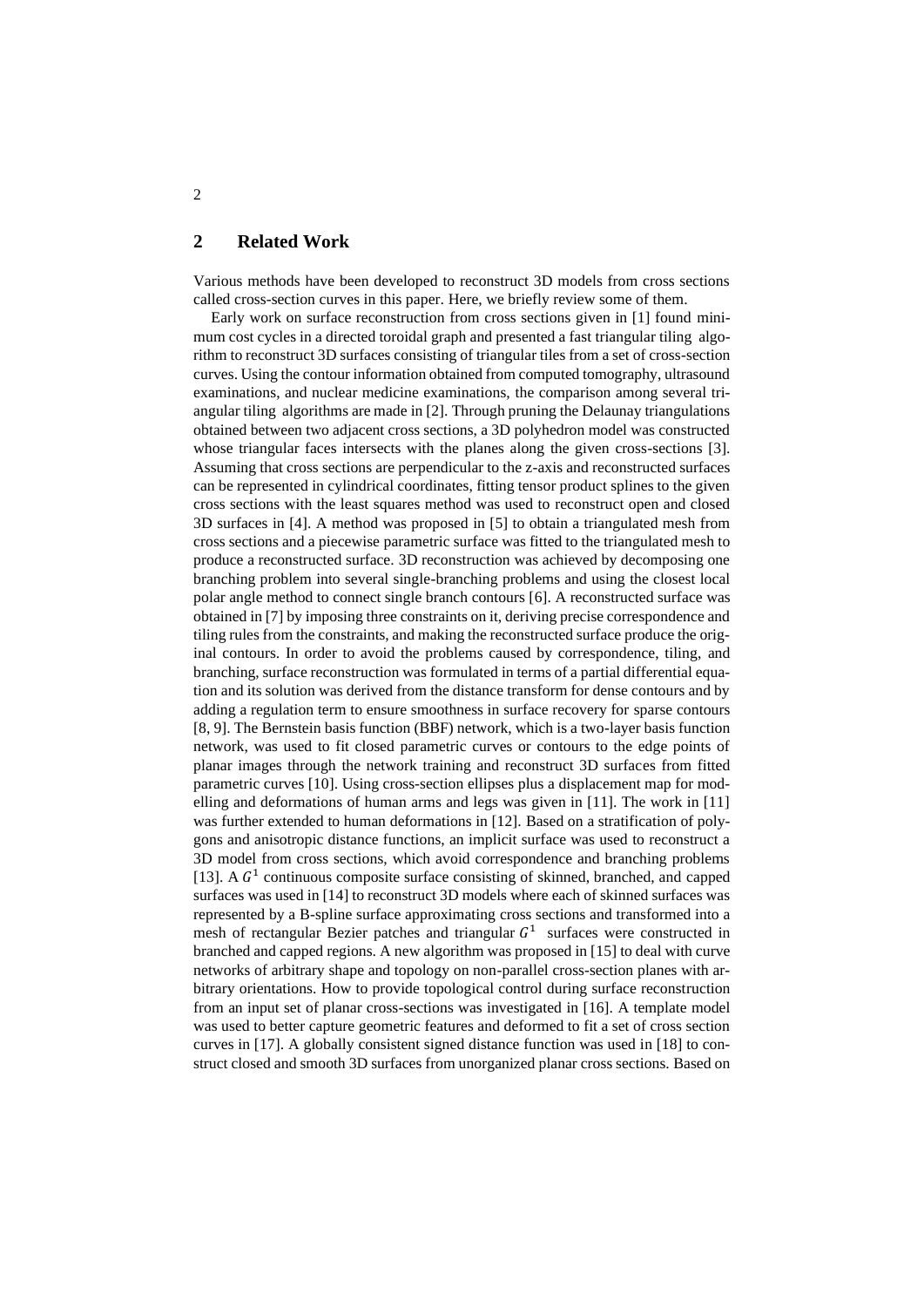the idea of incremental sampling and potential field iterative correction, radial basis function and signed distance field based surface reconstruction is used in orebody modelling [19].

Different from the above work, in this paper, we will first propose analytical mathematical representations of cross-section curves called composite generalized elliptic curves including generalized ellipses, generalized elliptic curves, and composite generalized elliptic segments. Then we give analytical mathematical formulae for surface reconstruction from composite generalized elliptic curves.

## **3 Generalized ellipses (GEs) and generalized elliptic curves (GECs)**

Elliptic cross sections have been used in sweeping surfaces to describe human arms, legs, torso and neck and their shape changes in [12] by Hyun et al. The elliptic cross section-based sweeping surfaces are mathematically formulated as [12]

$$
\mathbf{S}(u,v) = \mathbf{R}(u)\mathbf{E}_u(v) + \mathbf{C}(u)
$$
  
= 
$$
\begin{bmatrix} r_{11}(u) & r_{12}(u) & r_{13}(u) \\ r_{21}(u) & r_{22}(u) & r_{23}(u) \\ r_{31}(u) & r_{32}(u) & r_{33}(u) \end{bmatrix} \begin{bmatrix} a(t) \cos(v) \\ b(t) \sin(v) \\ 0 \end{bmatrix} + \begin{bmatrix} x(u) \\ y(u) \\ z(u) \end{bmatrix}
$$
 (1)

where  $S(u, v)$  represents a sweep surface,  $R(u)$  and  $C(u)$  are rotation and translation, respectively, and  $E_u(v)$  defines a standard ellipse of variable size.

Human bodies have irregular cross-section shapes. They cannot be well approximated with standard ellipses, which lead to unrealistic human body modelling as shown in Fig. 1. In the figure, we give groundtruth cross-section curves of human left leg, right arm and torso in (a), (b) and (c), respectively, which are taken from a human body model created with polygon modelling and highlighted in red. Using standard ellipses to approximate these cross-section curves, we obtain those highlighted in blue in the figure. Comparing the red and blue curves in Fig. 1, we can conclude that very large errors are introduced by standard ellipses.

To tackle the above problem, we propose composite generalized elliptic curves to approximate cross-section curves accurately. Composite generalized elliptic curves contain generalized ellipses, generalized elliptic curves, and composite generalized elliptic segments. Generalized ellipses and generalized elliptic curves will be investigated in this section. Composite generalized elliptic segments will be developed in the following section.

Generalized ellipses are applicable to closed curves. Since open curves are also widely applied in geometric modeling and computer-aided design, generalized elliptic curves are proposed to approximate open curves.

Through rotation operations, cross-section curves can be changed to lie in one of  $x-y$ , y-z, and x-z planes. Taking closed cross-section curves in the x-y plane as an example, their generalized ellipses can be mathematically formulated as

$$
x(v) = a_0 + \sum_{j=1}^{J} (a_{2j-1} \cos 2j \pi v + a_{2j} \sin 2j \pi v)
$$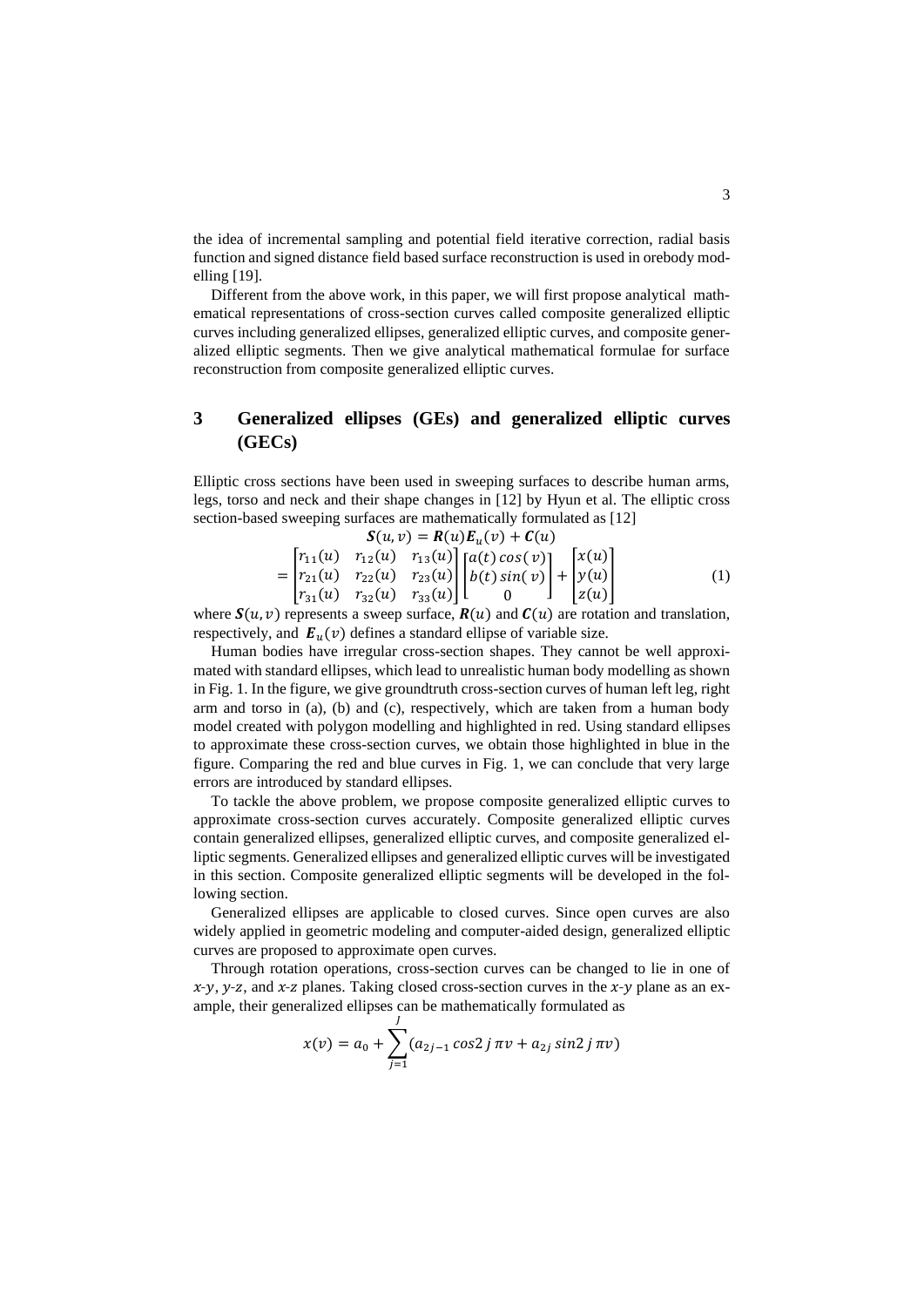$$
y(v) = b_0 + \sum_{j=1}^{J} (b_{2j-1} \sin 2j\pi v + b_{2j} \cos 2j\pi v)
$$
  

$$
z(v) - z_c = 0
$$
 (2)

where  $0 \le v \le 1$ ,  $a_i$  and  $b_i$   $(j = 0, 1, 2, 3, \dots, 2J)$  are unknown constants, which can be determined by fitting the generalized ellipse to the discrete points defining a closed cross-section curve.



(c) Various cross section curves of torso

**Fig. 1.** Comparison between groundtruth cross-section curves of human body and approximated ellipses.

For a given closed curve defined by  $n + 1$  discrete points  $X_i = [x_i \quad y_i \quad z_i]^T (i =$  $0, 1, 2, \dots, n$ , we first determine the total length L of the closed curve and the length  $L_i$ from the starting point  $X_0$  to the point  $X_i$ . Then, we use  $v_i = L_i/L$  to obtain the values of the parametric variable  $\nu$  at these points. Finally, we obtain all the unknown constants by using Eq. (2) to fit these  $n + 1$  points.

For the groundtruth cross-section curves highlighted in red in Fig. 2, which are taken from a human bode model, we use standard ellipses and generalized ellipses to approximate them. The obtained results are shown in the same figure where the blue colour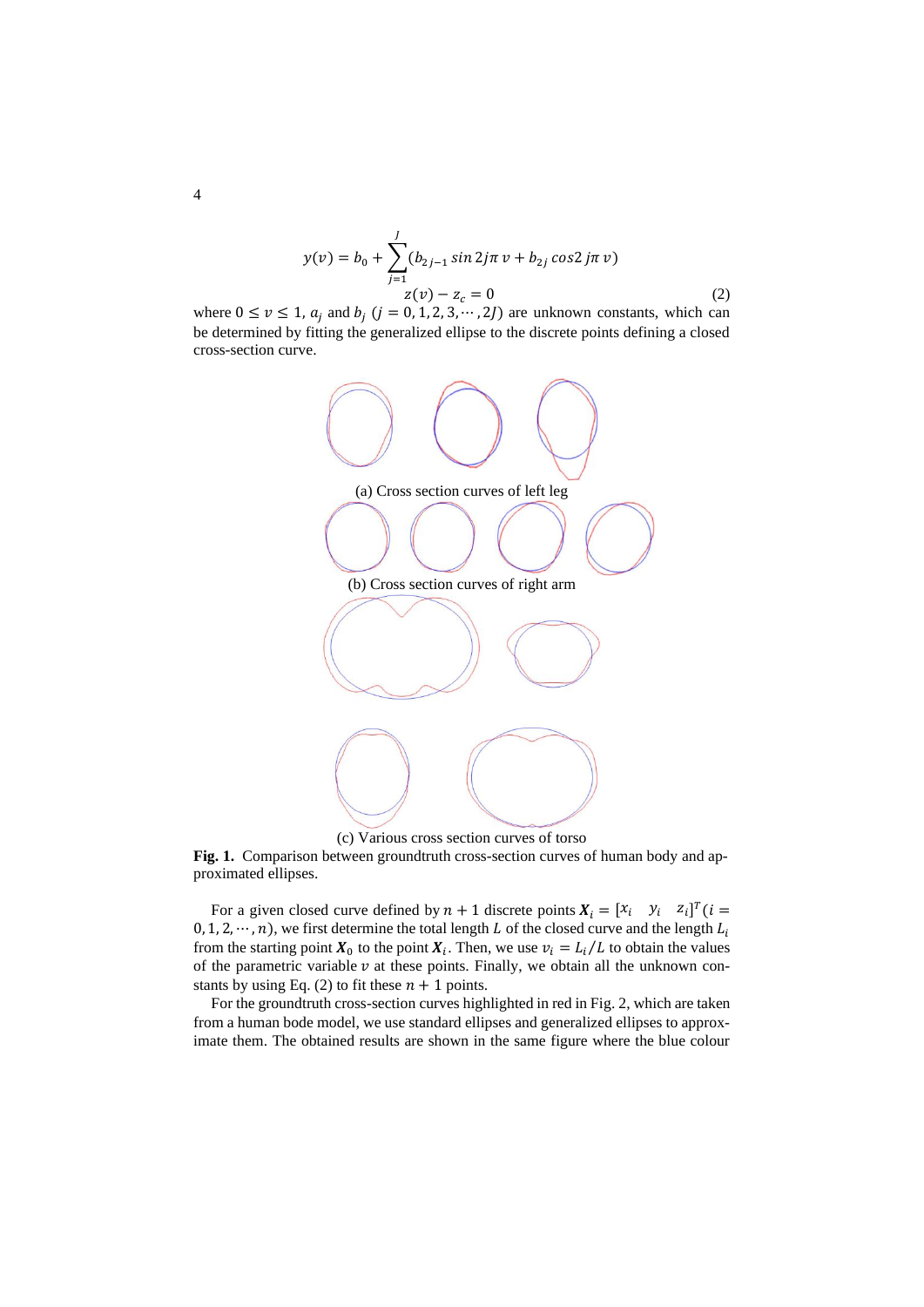shows the curves obtained from standard ellipses, the green colour shows the curves obtained from generalized ellipses, and  *indicates the terms used in Eq. (2).* 



Fig. 2. Comparison of curves created by standard and generalized ellipses.

Comparing the curves shown in Fig. 2, we can conclude: (1) there are very big differences between the standard ellipses and the groundtruth curves, (2) generalized ellipses approximate the groundtruth curves very well, (3) the groundtruth curves can be approximated accurately as the terms in Eq. (3) increase.

For closed curves approximated by Eq. (2), the starting point is same as the ending point. For open curves, the starting point is different from the ending point and Eq. (2) is not applicable. Therefore, we define the following generalized elliptic curves to approximate open curves in the  $x-y$  plane.

$$
x(v) = a_0 + \sum_{j=1}^{J} (a_{2j-1} \cos j \pi v + a_{2j} \sin j \pi v)
$$
  

$$
y(v) = b_0 + \sum_{j=1}^{J} (b_{2j-1} \sin j \pi v + b_{2j} \cos j \pi v)
$$
  

$$
z(v) - z_c = 0
$$
 (3)

where  $0 \le v \le 1$ ,  $a_i$  and  $b_i$   $(j = 0, 1, 2, 3, \dots, 2J)$  are unknown constants.

The unknown constants in Eq. (3) can be determined as follows. For discrete points  $X_i = [x_i \quad y_i \quad z_i]^T (i = 0, 1, 2, \dots, n)$  of a curve, we calculate the total length L of the curve and the length  $L_i$  from the starting point  $X_0$  to the point  $X_i$ , and obtain  $v_i = L_i/L$ . Then, we use  $x_0 = x(v_0)$  and  $x_n = x(v_n)$  to determine two of the unknown constants  $a_j$   $(j = 0, 1, 2, \dots, 2 J)$  and  $y_0 = y(v_0)$  and  $y_n = y(v_n)$  to determine two of the unknown constants  $b_i$   $(j = 0, 1, 2, \dots, 2J)$  in Eq. (3). All the remaining unknown constants in Eq. (3) are determined by using it to fit the remaining  $n - 1$  points  $X_i$  ( $i =$  $1, 2, \dots, n-1$ ). If tangential continuity is required, two more conditions of the first derivatives at the starting and ending points are used to determine two more unknown constants for each of the  $x$  and  $y$  components. Then, the remaining unknown constants are determined by curve fitting.

In Fig. 3, we use the generalized elliptic curve highlighted in red to approximate the original open curve highlighted in blue. The figure shows that when the total terms are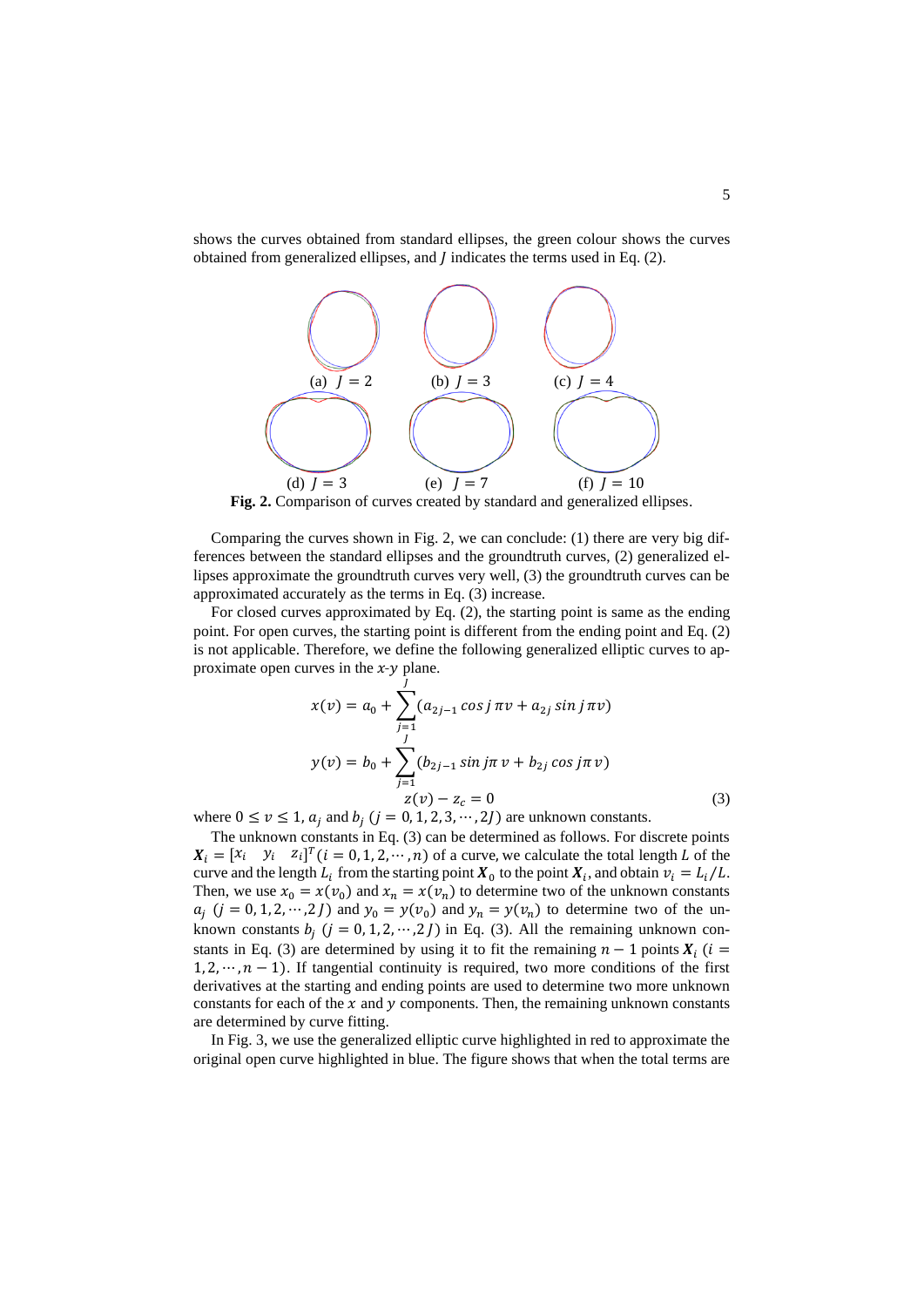not many, large errors are introduced as shown in Fig. 3(a). When more terms are used, the errors are reduced as shown by Fig. 3(d).

|     |        |        |        | 11     | 21                    | 31                    |
|-----|--------|--------|--------|--------|-----------------------|-----------------------|
| ErM | 2.2492 | 1.8117 | 1.2384 | 0.6711 | 0.3047                | 0.2197                |
| ErA | 0.7459 | 0.4587 | 0.2519 | 0.1163 | 0.0460                | 0.0233                |
|     | 41     | 51     | 61     | 71     | 81                    | 91                    |
| ErM | 0.1417 | 0.0900 | 0.0608 | 0.0369 | 0.0101                | $1.34 \times 10^{-4}$ |
| ErA | 0.0138 | 0.0091 | 0.0072 | 0.0058 | $7.45 \times 10^{-4}$ | $4.35 \times 10^{-6}$ |

**Table 1.** Errors between the original open curve and open GEC.



**Fig. 3.** Comparison between the original curve and generalized elliptic curve.

In Table 1, we give a quantity comparison of the errors between the original open curve and the generalized elliptic curve. In the table, ErM and ErA indicate the maximum error and average error, respectively. For the original open curve shown in Fig. 3, the maximum error reduces more slowly than the average error. Only when many terms, i. e.,  $J = 91$ , are use used, small errors are obtained. It indicates the necessity of using composite generalized elliptic segments to reduce design variables and improve the accuracy of curve fitting, which will be investigated in the following section.

## **4 Composite generalized elliptic segments (CGESs)**

For an open or closed curve with a complicated shape, using a single generalized elliptic curve or a single generalized ellipse to approximate it may require many terms in Eq. (2) or (3). In order to reduce design variables, raise computational efficiency, and improve interactive modelling performance, it is worthy of developing a more efficient algorithm to cope with open and closed curves with complicated shapes and the corresponding surface reconstruction.

A complicated open and closed curve can be decomposed into several simpler ones. In order to approximate these decomposed curve segments, we use Eq. (3) to approximate each of them and name each segment as a composite generalized elliptic segment.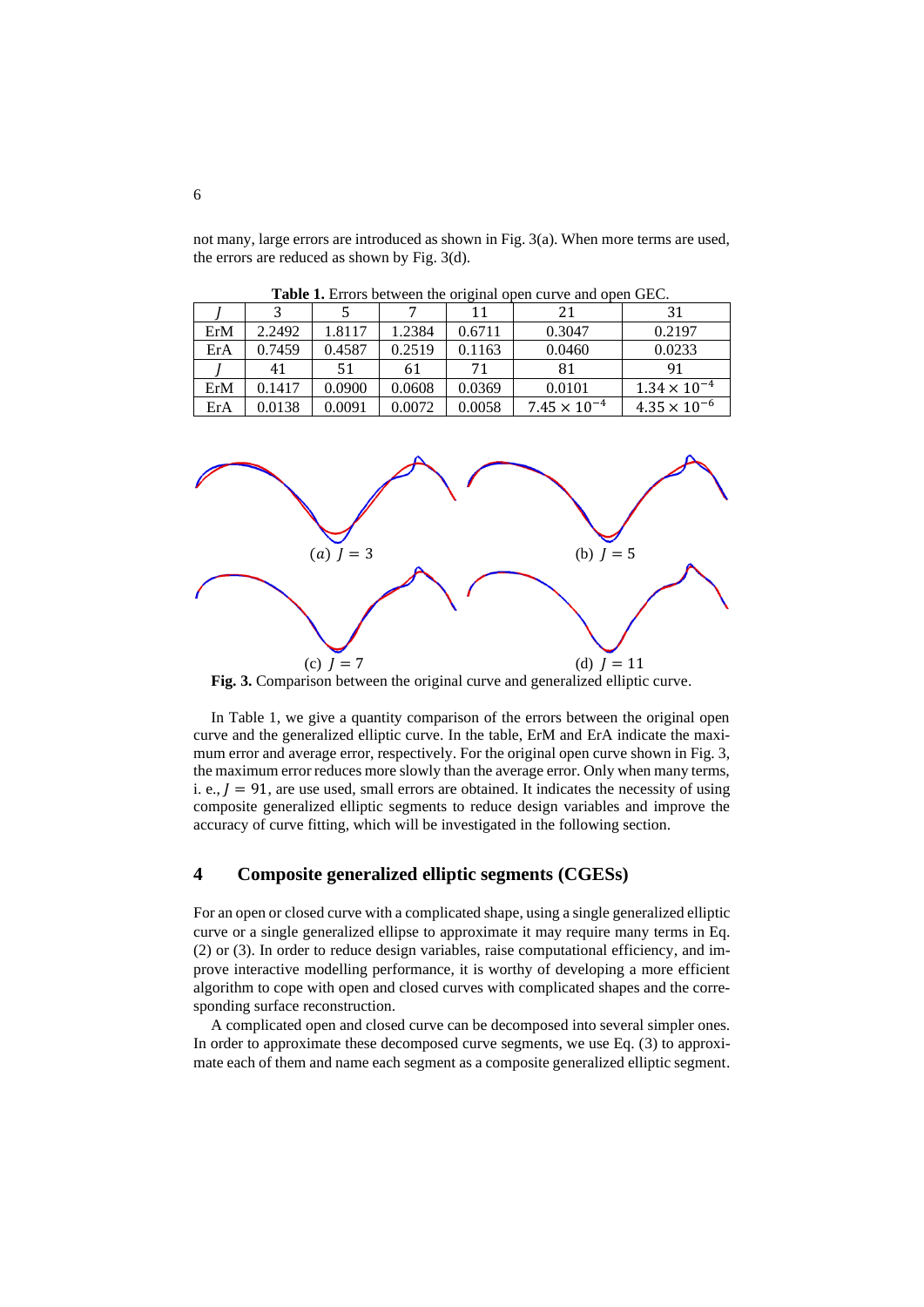As an example, we consider how to use two composite generalized elliptic segments to approximate an open curve with a complicated shape highlighted in blue shown in Fig. 4(a). For the curves consisting of more than two composite generalized elliptic segments, the treatment is the same.

Firstly, we segment the blue open curve in Fig. 4(a) into two separate curves ABC and CDE shown in Figs. 4(b) and 4(c), respectively. With Eq. (3) and the method of determining its unknown constants given in Section 3, we can determine the two composite generalized elliptic segments highlighted in red in Figs. 4(d), 4(e), and 4(f). Then, we use one single generalized elliptic curve to approximate the open curve and depict the obtained curve highlighted in pink in Figs.  $4(g)$ ,  $4(h)$  and  $4(i)$ . In the figure,  $\overline{I}$  indicates the terms defined in Eq. (3).



**Fig. 4.** Comparison of curve approximation between two CGESs and one GEC.

First, we investigate the accuracy of using two composite generalized elliptic segments and one single generalized elliptic curve when using almost the same number of unknown constants. The unknown constants used by two composite generalized elliptic segments and one single generalized elliptic curve shown in second and third rows of Fig. 4 are almost the same. For example, the total unknown constants for two composite generalized elliptic segments shown in Fig. 3(d) are  $(2 \times 2 + 1) \times 4 = 20$ , and the total unknown constants for the generalized elliptic curve shown in Fig. 4(g) are  $(5 \times 2 +$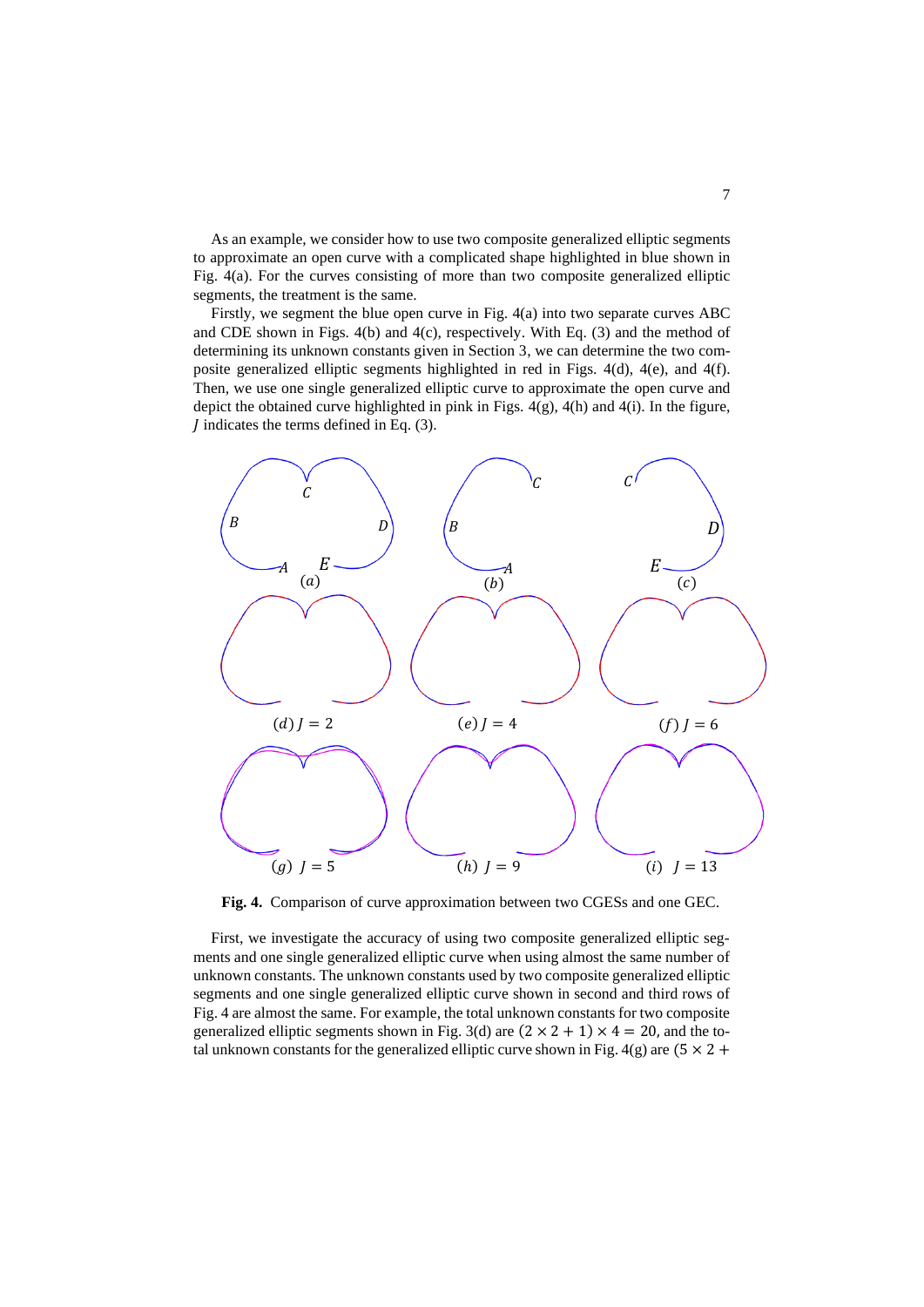$1) \times 2 = 22$ . In spite of almost the same number of unknown constants, the two composite generalized elliptic segments shown in Fig. 4(d) approximate the open curve accurately. In contrast, very large errors are caused by the generalized elliptic curve shown in Fig. 4(g), indicating that composite generalized elliptic segments are much more accurate than generalized elliptic curves.

Next, we set the errors of the two composite generalized elliptic segments to be roughly same as the errors of the generalized elliptic curve, and compare the number of the unknown constants in Table 2 where ErM and ErA indicate the maximum and average errors between the groundtruth curve and the approximated ones. The total unknown constants for  $J = 5$  of the two composite generalized elliptic segments are  $(5 \times 2 + 1) \times 4 = 44$ . In contrast, the total unknown constants for  $J = 25$  of the generalized elliptic curve are  $(25 \times 2 + 1) \times 2 = 102$ . In order to achieve roughly same maximum and average errors, the total unknow constants of the generalized elliptic curve are 2.32 times of the two composite generalized elliptic segments. It indicates that using multiple composite generalized elliptic segments to approximate a complicate curve can noticeably reduce the design variables in comparison with using a single generalized elliptic curve.

| <b>Table 2.</b> Combatison of citors between two COLSS and one OEC. |                                         |         |          |                       |                            |          |          |                       |  |  |  |  |
|---------------------------------------------------------------------|-----------------------------------------|---------|----------|-----------------------|----------------------------|----------|----------|-----------------------|--|--|--|--|
|                                                                     | Composite generalized elliptic segments |         |          |                       | Generalized elliptic curve |          |          |                       |  |  |  |  |
|                                                                     | $l = 5$                                 | $I = 7$ | $l = 15$ | $I = 39$              | $I = 25$                   | $I = 40$ | $I = 59$ | $I = 79$              |  |  |  |  |
| ErM                                                                 | 0.13                                    | 0.09    | 0.04     | $1.00 \times 10^{-5}$ | 0.49                       | 0.23     | 0.08     | $5.30 \times 10^{-5}$ |  |  |  |  |
| ErA                                                                 | 0.04                                    | 0.03    | 0.01     | $3.08 \times 10^{-6}$ | 0.06                       | 0.03     | 0.01     | $3.57 \times 10^{-6}$ |  |  |  |  |

**Table 2.** Comparison of errors between two CGESs and one GEC.

## **5 Composite generalized elliptic curve-based surface reconstruction**

Since open and closed curves are described with generalized ellipses, generalized elliptic curves, and composite generalized elliptic segments, surface reconstruction is divided into generalized ellipse-based, generalized elliptic curve-based, and composite generalized elliptic segment-based, accordingly.

#### **5.1 Generalized ellipse or generalized elliptic curve-based surface reconstruction**

If a surface is reconstructed from  $M$  generalized ellipses or generalized elliptic curves  $X_m(v) = [x_m(v) \quad y_m(v) \quad z_m(v)]^T$   $(m = 0, 1, 2, \dots, M)$ , the surface can be mathematically formulated as

$$
\mathbf{S}(u,v) = \sum_{m=0}^{M} u^m \, \mathbf{G}_m(v) \tag{4}
$$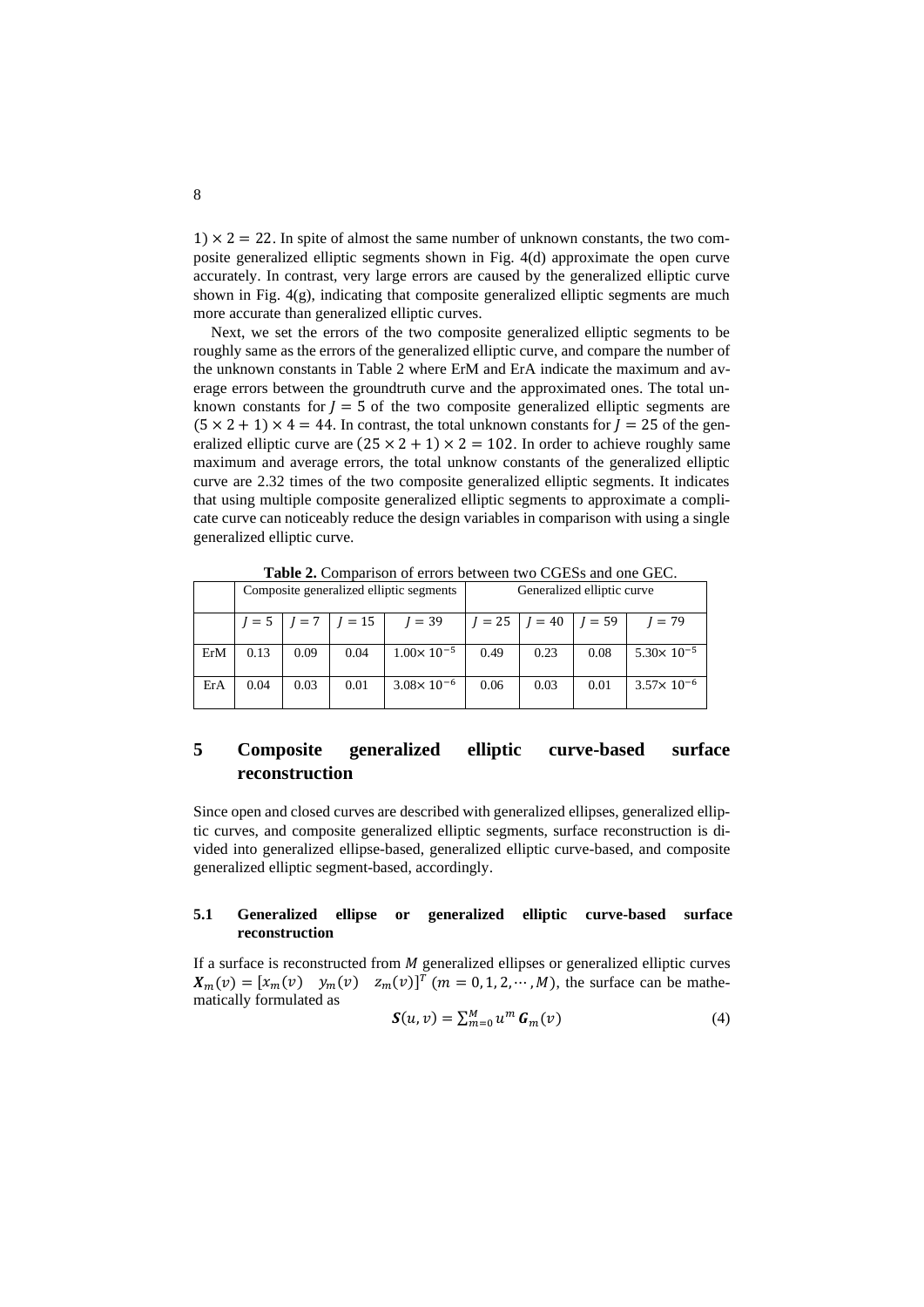where  $G_m(v)$  ( $m = 0, 1, 2, \cdots, M$ ) are unknown vector-valued functions, which can be determined by interpolating the  $M + 1$  generalized ellipses or generalized elliptic curves.

When two surfaces are to be connected together with up to the tangential continuity, we can obtain the position function and first partial derivative function on the shared boundary curve from the surface, which has already been reconstructed. Then we can use the position function and first partial derivative function together with generalized ellipses or generalized elliptic curves to be interpolated to reconstruct a new surface.



**Fig. 5.** Surfaces reconstructed from generalized ellipses.

With the above method, we reconstruct some surfaces from generalized ellipses and depict the reconstructed surfaces in Fig. 5. In the figure, (a) shows the surfaces totally determined by generalized ellipses, (b) shows the surface interpolating generalized ellipses and smoothly connecting to an adjacent surface, and (c) shows the surface interpolating generalized ellipses and smoothly connecting to two adjacent surfaces.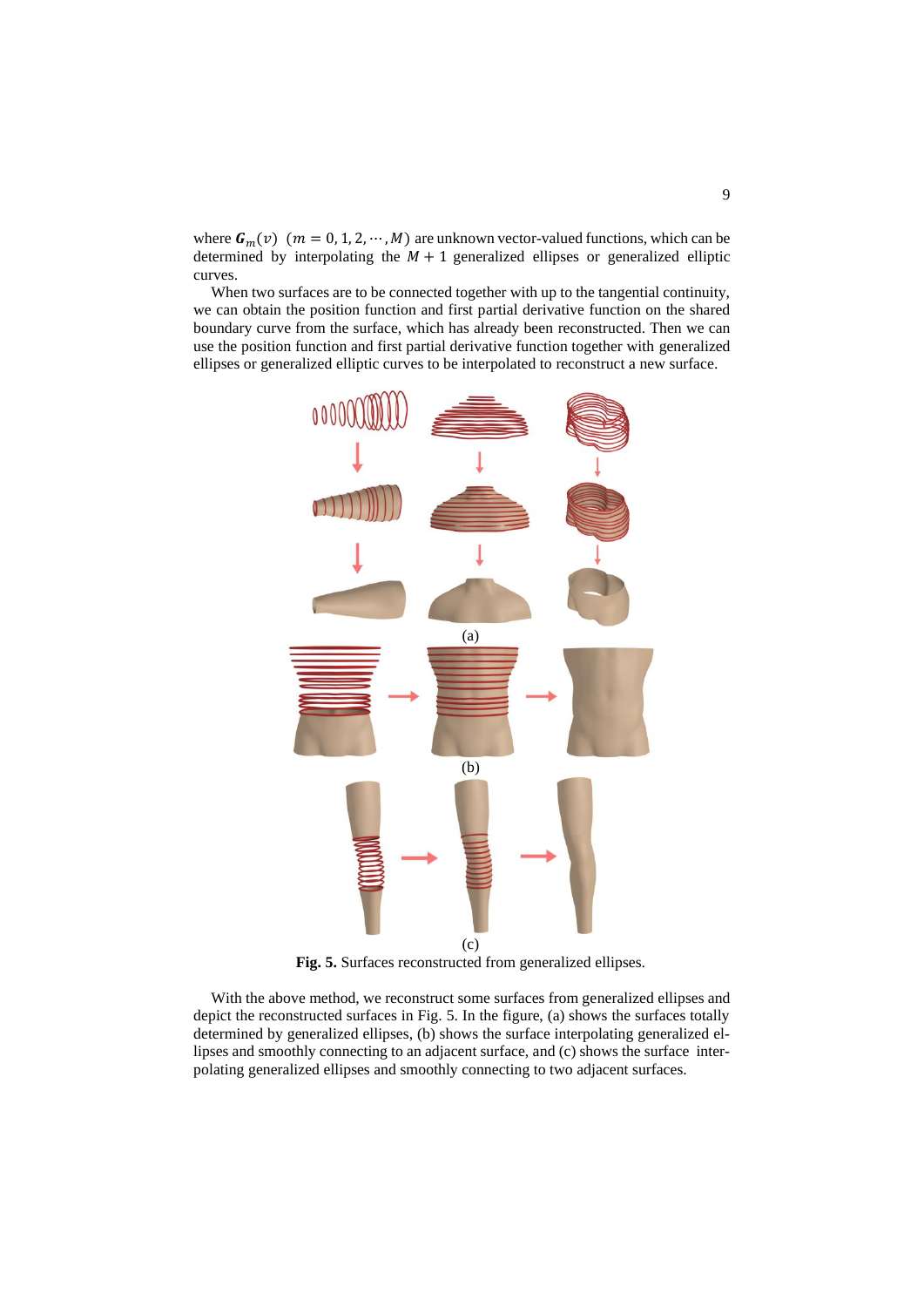#### **5.2 Composite generalized elliptic segment-based surface reconstruction**

Whether the curves are converted into generalized ellipses, generalized elliptic curves or composite generalized elliptic segments, they must be divided into the same number of curve segments if a surface is to be constructed from them. Therefore, when a generalized ellipse or a generalized elliptic curve is to be combined with other composite generalized elliptic segments to reconstruct a surface, the generalized ellipse or generalized elliptic curve should be firstly divided into the same segments as those of composite generalized elliptic segments. For example, if we are required to reconstruct a surface from three composite generalized elliptic segments and a single closed generalized ellipse, we divide the generalized ellipse into three curve segments .

The continuity between different surface patches along the  $\nu$  parametric direction can be achieved by taking the mathematical expressions for  $u$  parametric variable of the adjacent two surface patches to be the same form. In the following, we indicate that the surface patches reconstructed in this way can maintain the required continuity.

For  $I + 1$  curves each of which consists of  $J + 1$  segments, we use vector-valued position functions  $X_{ij}$   $(i = 0, 1, 2, \dots, I; j = 0, 1, 2, \dots, J)$  to represent the  $j^{th}$  segment of the *i*<sup>th</sup> curve. Here  $X_{ij}$  has the three components  $x_{ij}$ ,  $y_{ij}$  and  $z_{ij}$ . Since  $z_{ij}$  takes an identical value for all segments of a same curve, the continuity for this component is always ensured. Therefore, the following treatment is for  $x$  and  $y$  components. Here we only consider positional and tangential continuities. Of course, the treatment discussed here is also suitable for higher order continuities.

If up to tangential continuity is considered, both positional and tangential continuities at the joint between the *j*<sup>th</sup> segment  $X_{ij}$  and  $(j + 1)^{th}$  segment  $X_{ij+1}$  should be achieved when constructing these curve segments. That is

$$
X_{ij}(v = v_{ij}) = X_{ij+1}(v = v_{ij})
$$
  
\n
$$
\left\{\frac{\partial X_{ij}}{\partial v}\right\}_{v = v_{ij}} = \left\{\frac{\partial X_{ij+1}}{\partial v}\right\}_{v = v_{ij}}
$$
  
\n(*i* = 0, 1, 2, 3, ..., *I*; *j* = 1, 2, 3, ..., *J* - 1) (5)

If the curves are closed, the positional and tangential continuities at the closure should also be introduced which lead to the additional equations below

$$
X_{ij}(v = 2\pi) = X_{i0}(v = 0)
$$
  

$$
\left\{\frac{\partial X_{ij}}{\partial v}\right\}_{v=2\pi} = \left\{\frac{\partial X_{i0}}{\partial v}\right\}_{v=0}
$$
  
(*i* = 0, 1, 2, 3..., *I*) (6)

If  $I + 1$  surface patches are constructed from the above  $I + 1$  curves, we take their surface functions to be

$$
\mathbf{S}_{j}(u,v) = \sum_{m=0}^{I} u^{m} \overline{\mathbf{X}}_{mj}(v)
$$
  
(j = 0, 1, 2, 3, ..., J) (7)

where  $\bar{X}_{mi}(v)$  ( $m = 0, 1, 2, 3, ..., I$ ;  $j = 0, 1, 2, 3, ..., J$ ) are unknown functions.

At the position  $u_i$  of the *i*<sup>th</sup> curve segment, the *j*<sup>th</sup> surface patch  $S_j(u, v)$  =  $\sum_{m=0}^{l} u^m \overline{X}_{mj}(v)$  and the  $(j+1)^{th}$  surface patch  $S_{j+1}(u,v) = \sum_{m=0}^{l} u^m \overline{X}_{mj+1}(v)$ should pass through the  $j^{th}$  and  $(j + 1)^{th}$  curve segments, respectively, i. e.,

10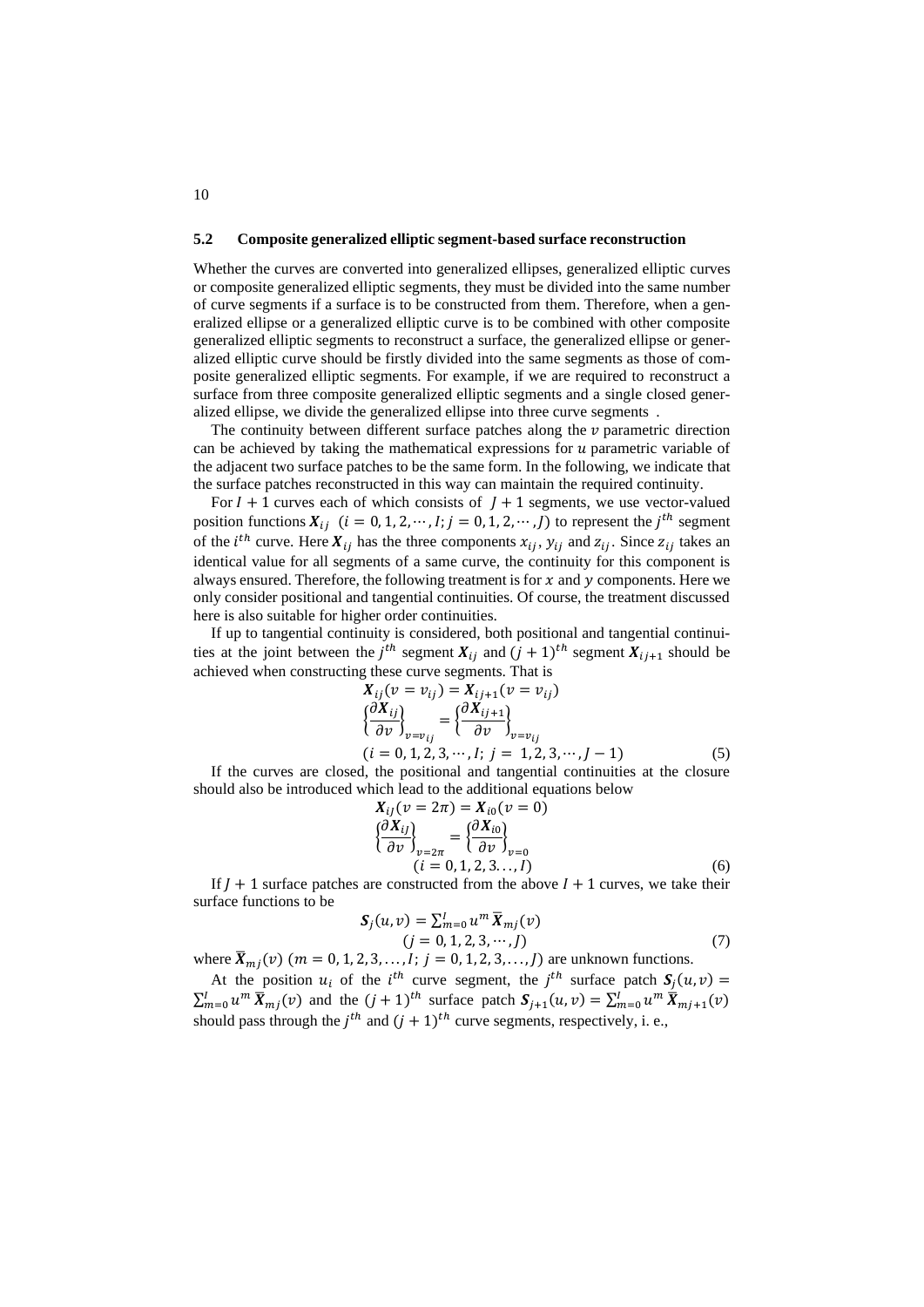$$
\sum_{\substack{m=0 \ n=0}}^{l} u_i^m \bar{X}_{mj}(v) = X_{ij}(v)
$$
\n
$$
\sum_{m=0}^{l} u_i^m \bar{X}_{mj+1}(v) = X_{ij+1}(v)
$$
\n
$$
(i = 1,2,3,...,l)
$$
\n(8)

Expanding Eqs. (6), (7) and (8) and rewriting them into the form of matrix, we obtain the following mathematical expressions from Eqs. (6) and (8) for open curves and from Eqs. (6), (7) and (8) for closed curves

$$
[R_j(u_{im})]\{\bar{X}_j(v)\} = \{X_j(v)\}
$$
  

$$
[R_{j+1}(u_{im})]\{\bar{X}_{j+1}(v)\} = \{X_{j+1}(v)\}
$$
 (9)

where  $[R_i(u_{km})]$  and  $[R_{i+1}(u_{km})]$  are  $K \times K$  square matrices with the elements  $u_{km} = u_{k}^{m} \;\; , \;\; \left\{ \bar{X}_{j}(v) \right\} = \begin{bmatrix} \bar{X}_{0j}(v) & \bar{X}_{1j}(v) & \bar{X}_{2j}(v) & \cdots & \bar{X}_{lj}(v) \end{bmatrix}^{T} \;\; , \;\; \left\{ \bar{X}_{j+1}(v) \right\} =$  $\begin{bmatrix} \bar{X}_{0j+1}(v) & \bar{X}_{1j+1}(v) & \bar{X}_{2j+1}(v) & \cdots & \bar{X}_{lj+1}(v) \end{bmatrix}^T$ ,  $\{X_j(v)\} =$  $[X_{0j}(v) \quad X_{1j}(v) \quad X_{2j}(v) \quad \cdots \quad X_{1j}(v)]^T$  and  $\{X_{j+1}(v)\} =$  $[X_{0j+1}(v) \quad X_{1j+1}(v) \quad X_{2j+1}(v) \quad \cdots \quad X_{1j+1}(v)]^T$  are the vectors with K elements. Using  $[R_j(u_{im})]^{-1}$  and  $[R_{j+1}(u_{im})]^{-1}$  to indicate the inverse matrices of  $[R_j(u_{im})]$ 

and  $[R_{j+1}(u_{im})]$ , respectively, left multiplying both sides of the first equation of Eq. (9) by  $[R_j(u_{im})]^{-1}$  and left multiplying both sides of the second equation of Eq. (9) by  $[R_{j+1}(u_{im})]^{-1}$ , we obtain the unknown functions with the following equations

$$
\{\bar{X}_j(v)\} = [R_j(u_{im})]^{-1} \{X_j(v)\}
$$
  
\n
$$
\{\bar{X}_{j+1}(v)\} = [R_{j+1}(u_{im})]^{-1} \{X_{j+1}(v)\}
$$
  
\n
$$
(j = 0, 1, 2, 3, ..., J)
$$
 (10)

From Eq. (8), we know that  $[R_j(u_{im})]^{-1}$  and  $[R_{j+1}(u_{im})]^{-1}$  are identical which can be written as

$$
\mathbf{R} = [R_j(u_{im})]^{-1} = [R_{j+1}(u_{im})]^{-1} = [R_{ij}]
$$
 (11)

where  $R_{ij}$  ( $i = 0, 1, 2, 3, \cdots, I; j = 0, 1, 2, 3, \cdots, I$ ) are the elements of the square matrix *.* 

With Eq. (11), we can obtain the mathematical expressions of the elements in vectors  $\bar{X}_j(v)$  and  $\bar{X}_{j+1}(v)$ 

$$
\bar{X}_{lj}(v) = \sum_{i=0}^{I} R_{li} X_{ij}(v)
$$
\n
$$
\bar{X}_{lj+1}(v) = \sum_{i=0}^{I} R_{li} X_{ij+1}(v)
$$
\n
$$
(l = 0, 1, 2, 3, ..., I)
$$
\n(12)

Substituting the first of Eq. (12) into  $S_j(u, v) = \sum_{m=0}^l u^m \overline{X}_{mj}(v)$  and the second of Eq. (12) into  $S_{j+1}(u, v) = \sum_{m=0}^{l} u^m \overline{X}_{mj+1}(v)$ , the position functions of the  $j^{th}$  and  $(j + 1)$ <sup>th</sup> surface patches are found to be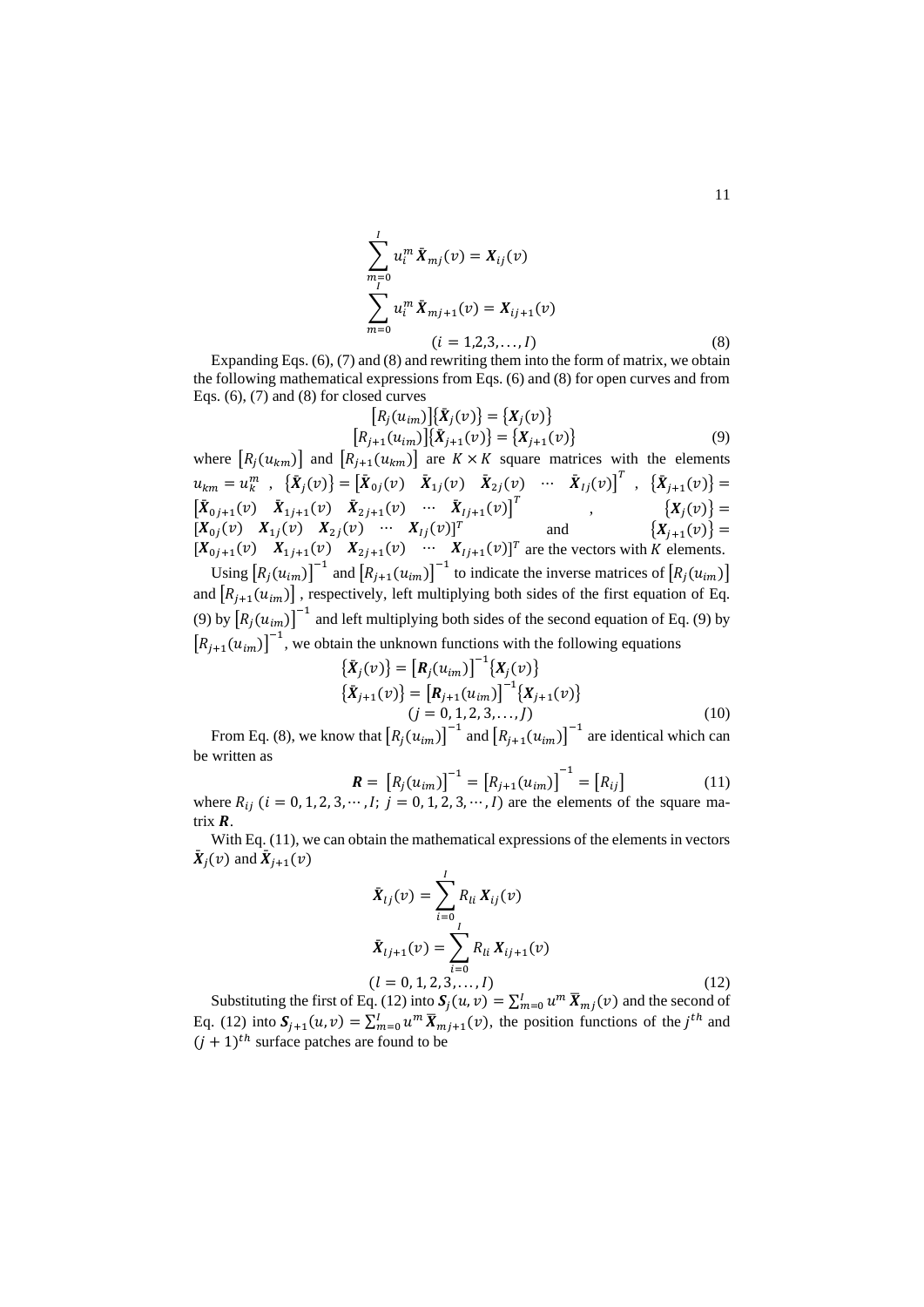$$
S_j(u, v) = \sum_{m=0}^{l} u^m \sum_{i=0}^{l} R_{mi} X_{ij}(v)
$$
  
\n
$$
S_{j+1}(u, v) = \sum_{m=0}^{l} u^m \sum_{i=0}^{l} R_{mi} X_{ij+1}(v)
$$
 (13)

From Eq. (13), we can calculate the first partial derivatives of the  $j^{th}$  and  $(j + 1)^{th}$ surface patches with respect to the parametric variable  $v$ . Considering the positional and tangential continuity conditions (5) and (6) of  $X_{ij}(v)$  and  $X_{ij+1}(v)$  at their joints  $v_{ii}$ , we find

$$
\begin{aligned} \mathbf{S}_j(u, v_{ij}) &= \mathbf{S}_{j+1}(u, v_{ij})\\ \left\{ \frac{\partial \mathbf{S}_j(u, v)}{\partial v} \right\}_{v = v_{ij}} &= \left\{ \frac{\partial \mathbf{S}_{j+1}(u, v)}{\partial v} \right\}_{v = v_{ij}} \end{aligned} \tag{14}
$$

Equation (14) indicates that along the shared boundary curve between the  $j<sup>th</sup>$  and  $(j + 1)$ <sup>th</sup> surface patches, both positional and tangential continuities are guaranteed.

In Fig. 6, we use the above method to reconstruct a surface from three composite generalized elliptic segments. It demonstrates the effectiveness of the above method.



**Fig. 6.** A surface reconstructed from three composite generalized elliptic segments.

#### **5.3 Human body model reconstruction with composite generalized elliptic curves**

With the method developed above, the reconstruction of a human body model starts from obtaining cross-section curves shown in Fig. 7(a). These cross-section curves are converted into composite generalized elliptic curves. Then, the corresponding part models of the human body are reconstructed from the composite generalized elliptic curves and shown in Fig. 7(b).



**Fig. 7.** Cross-section curves and part models of a human body.

12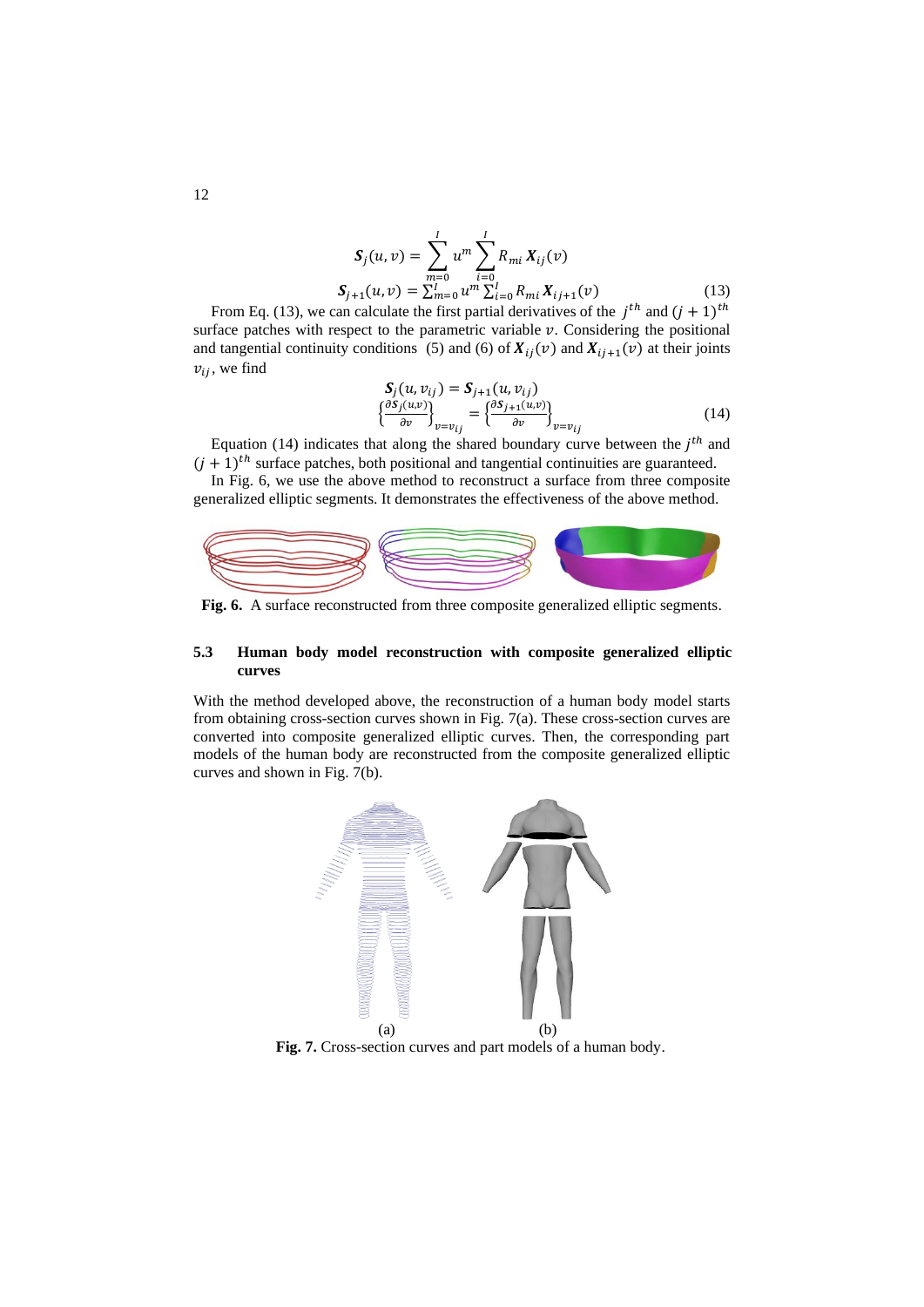For this example of human body model reconstruction, all the part models share the same boundary curves. When these part models are reconstructed, they are naturally connected together as shown in Fig. 8 where Fig. 8(a) shows the reconstructed 3D model with cross section curves, and Fig. 8(b) shows the rendered 3D model.



**Fig. 8.** Surface reconstruction of a human body model from composite generalized elliptic curves.

#### **6 Conclusions**

In this paper, we have proposed generalized ellipses, generalized elliptic curves, composite generalized elliptic segments to approximate open and closed curves, demonstrate their effectiveness and accuracy, and present mathematical expressions of surface reconstruction from composite generalized elliptic curves.

Compared to the sweep-based human deformation approach proposed in [12], the method proposed in this paper approximates cross-section curves accurately and avoids the use of a displacement map, leading to accurate and detailed reconstruction of 3D models.

Unlike polygon models, which involve a lot of design variables (vertices), the proposed method representing 3D models with analytical mathematical expressions involves much fewer design variables. It brings in the advantages of low storage costs, fast network transmissions, and easy generation of 3D models with arbitrary resolutions, which is suitable for many applications such as level of detail in online games.

#### **Acknowledgements**

This research is supported by the PDE-GIR project which has received funding from the European Union Horizon 2020 research and innovation programme under the Marie Skodowska-Curie grant agreement No 778035.